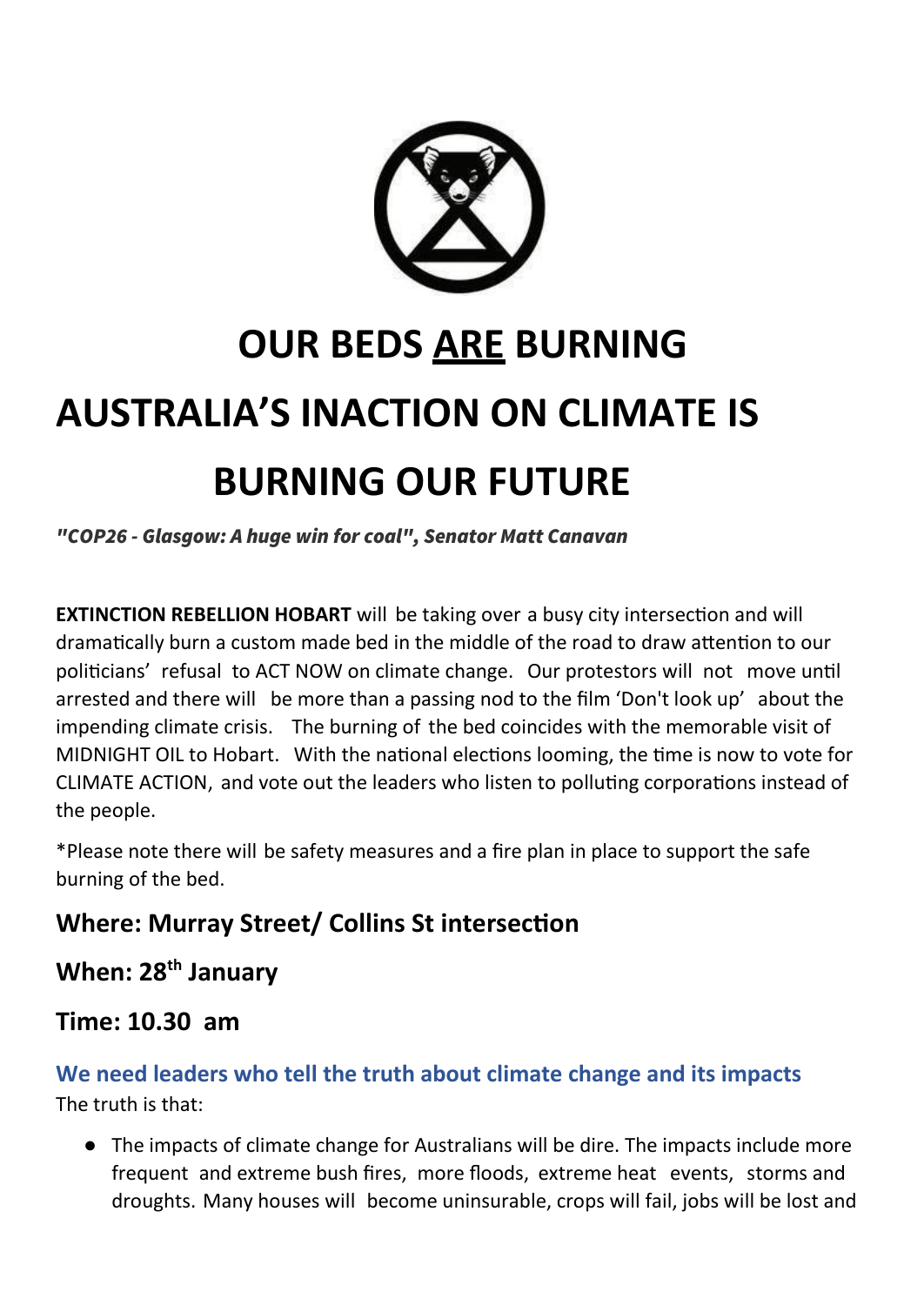the most vulnerable Australians will not be able to move away from dangerous locations.

- Our emissions are not dropping enough to meet the Government's current target of net zero emissions by 2050 to prevent catastrophic climate change. Based on the current plans, emissions would drop by 30-38% by 2030 which sets us on a path of 3C if all countries did the same. We need to stay under 1.5C to ensure a safe future for our children and all of life on earth.
- Fossil fuel subsidies cost Australians a staggering \$10.3 billion in the FY 2020-21, that is \$19,686 per minute. These subsidies make flying cheaper, enable more vehicles to run on diesel and burn more coal for electricity generation leading to excessive emissions but Importantly, they prevent us from choosing lower emissions options (train, electric and green hydro).
- The majority of Australian voters want more action on climate change and want to avoid our children having to face the catastrophic impacts of global heating. Three in four (75%) Australians are concerned about climate change and seven in ten Australians (69%) think Australia should commit to help limit global warming to 1.5-2°C and achieve net zero emissions. The Government is not listening to the Australian people.
- Our political parties continue to receive large donations from the fossil fuel industries, and they are not telling the voters this. In 2018-19, fossil fuel companies donated at least \$1,897,379 to the ALP, Liberal and National parties (MarketForces). This was up by 48% compared to 2017-18. The actual number is likely much higher due to the high level of donations from untraceable sources (30-40% of all donations according to the Grattan Institute).
- The economic damage of doing nothing on climate change by far outweighs the costs of transitioning to a low emissions economy. If climate change goes unchecked, then Australia's economy will be 6% smaller and have 880,000 fewer jobs by 2070. Achieving net zero by 2050, consistent with keeping global warming to 1.5C, could grow the economy by 2.6% in 2070, adding more than 250,000 jobs (Deloitte, 2021).

To avoid a catastrophic future for our children and life on earth in general, a strong emissions reduction target of 65-75% below 2005 levels by 2030 needs to be set. This is higher than any of the major parties is willing to commit to. This means we leave all the coal in the ground.

We need leaders to be on the side of the Australian people and they need to end subsidies for fossil fuels now, or at least provide the renewables industry equal support. At the same time, politicians can no longer accept donations from the fossil fuel industry.

A just transition of the economy should focus on retraining workers so they can transition to new industries. Germany has shown this is possible. They closed all brown coals mines in 2018, without losing a single job.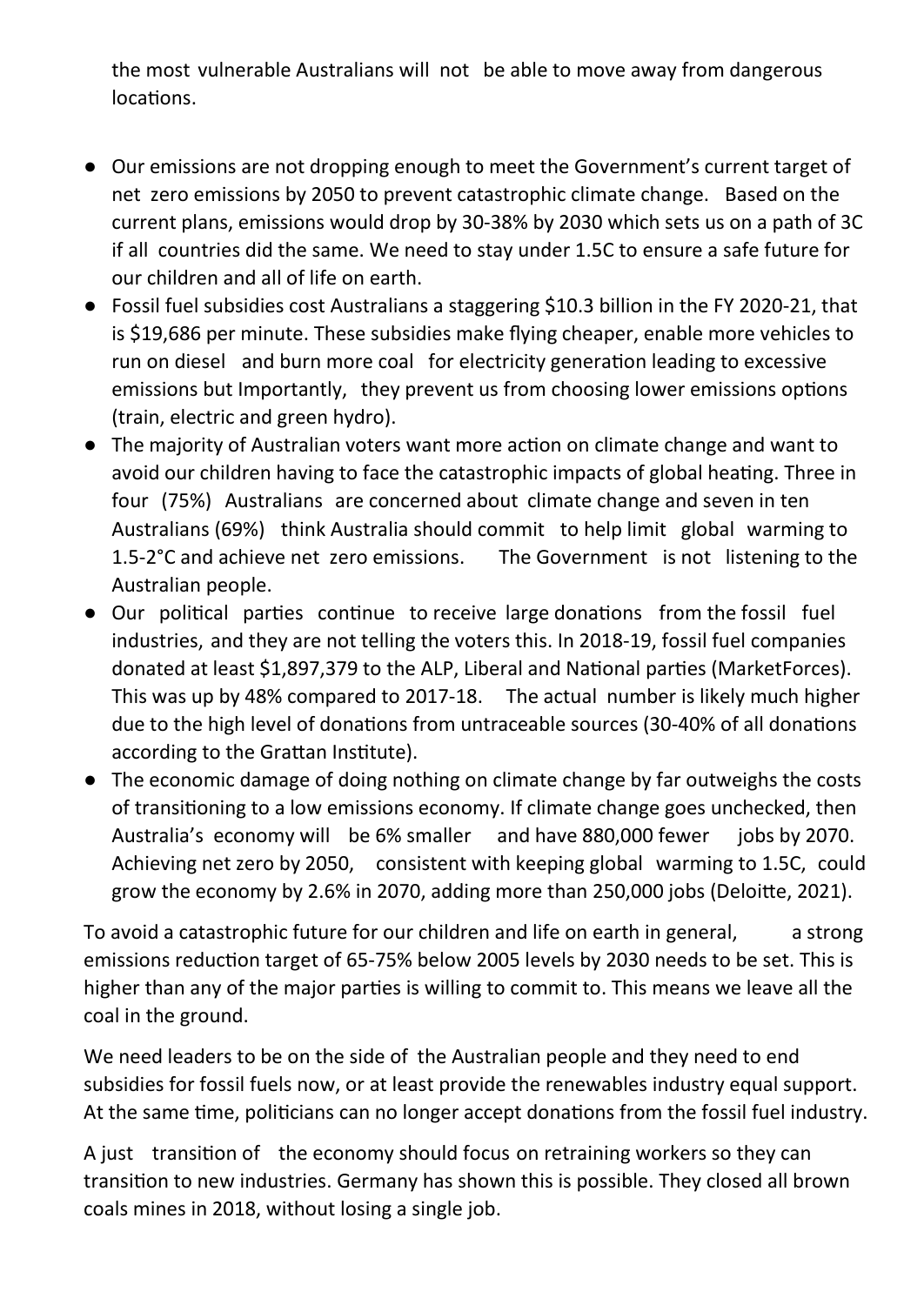The world is already locked into many climate impacts, even if we achieve net zero emissions now. Our leaders need to protect Australians, our flora and fauna, from the increase in bushfires, storms, droughts, floods and extreme heat events that we will experience as our climate changes.

Last but not least, our leaders need to tell the truth and educate the people, to empower our young people, so we can all take action.

**Jackie**, Disability support worker says, Global heating is the most urgent crisis in human history that will affect all of humanity and the natural world and yet it is barely on radar for most people. We demand that the government and the mainstream media start informing the public about the role fossil fuels and deforestation plays in driving climate collapse and the dire effects this will have on our children's future.

**Lillian, 34 year old mother of two** says we demand an urgent and just transition for workers away from industries such as coal, gas and deforestation.

**Cleo,** a 2O year old hospitality worker says, we have run out of options and sadly nonviolent civil disobedience is the only way to raise the alarm on the dire impacts that climate change will have on the future of the young people of today.

Instead of getting mad at us, think about why we are resorting to doing this and get mad at the government for choosing profit over a livable planet for my generation.

**Joe,** a 25 year old social research analyst says, blocking roads is not something we take lightly and is a last and desperate resort to raise the alarm on the effects coal, oil and gas are having on the planet and the future survival of the children of today

He continues, Lobbying, letter writing and permitted marches have achieved nothing over the last 30 years except for a gradual rise in temperature and the issue being completely denied or ignored.

Instead of getting angry about a theatrical and safe bed fire, consider how many peoples beds have and will be burned as a result of the increasing incidence of bush fires that climate change will bring. We encourage people to get angry about that rather than at those of us who are trying to raise the alarm in whatever desperate way we can. It's time to look up.